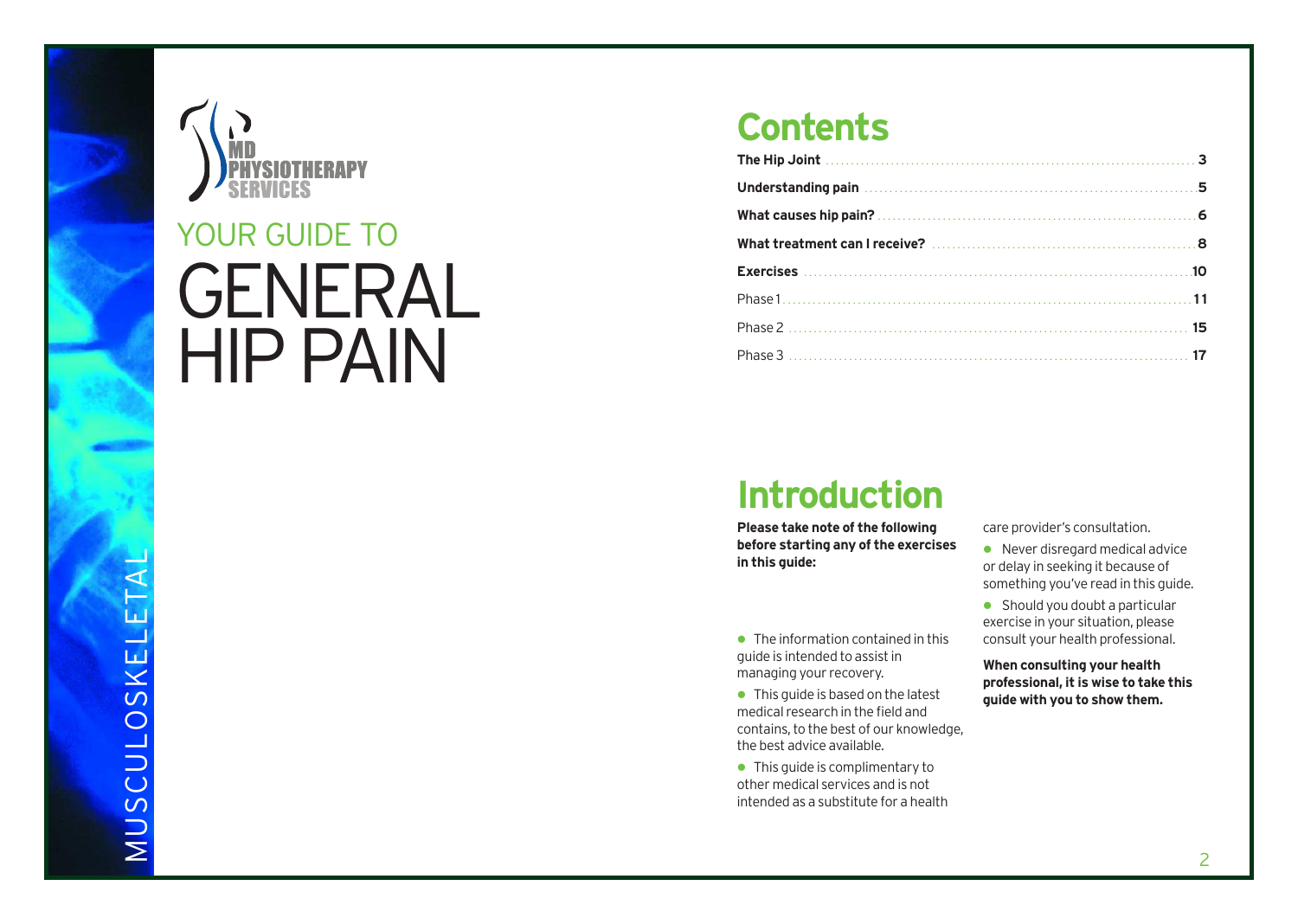### **The Hip Joint**

The hip joint is a ball and socket joint, which allows for mobility during walking and stability during standing or weight bearing. It also provides shock absorption during movement for both the upper torso and lower extremities. The hip is designed to allow for movement in almost every direction, as well as rotational movement. The hip joint allows this multidirectional movement whilst still providing stability, and bearing the weight of our bodies.

### **BONES**

The hip joint links the pelvis (the socket) with the head of the thigh/femur bone (the ball), and is known as a ball and socket joint. The pelvis has two cup like sockets (called ac etabulae) into which the head of the femur fits perfectly, to make up the hip join t.

### **CARTILAGE**

The socket is lined with semi-lunar cartilage, which allows for smooth mo vement in the hip by minimising friction. It also helps to cushion the joint during weight bearing.

### **BURSAE**

Within the hip join t, there are small selfcontained sacks of fluid called bursa which act as a cushion between bone, ligament and cartilage structures resulting in smooth, pain free mo vement.

### **MUSCLES**

The hip joint structure is surrounded by muscles (back, abdomen, hamstrings, quadriceps, abductors, adductors and gluteals) which insert into the back, pelvis and thigh. These muscles act to stabilise the hip and flex, extended, and rotate the hip and lower leg. The main hip muscles include:

**Gluteus maximus:**the major buttock muscle that works to extend the leg, and assists in externally rotating the hip.

**Gluteus medius and minimus:** the s e are the smaller buttock muscles that work to abduct the lower leg (bring the leg out to the side) and internally rotate the hip.

**Iliopsoas:**this muscle attaches the lower vertebrae of the back to the head of the femur (thigh), in order to bend the hip.

**Hamstring:** the hamstring muscles are found behind the leg, and although its primary function is to bend the knee, they also aid in r otating the lower leg outwards, extending the leg backwards, and bringing it in t o wards the body' s midline.

**Rectus femoris:** is one of the four thigh (quadricep s) muscle s, and aids in bending of the hip and straightening of the knee.

**Hip adductors:** is a group of three muscles (commonly known as the inner thigh muscles) that adduct hip (bring the hip t o wards the midline).

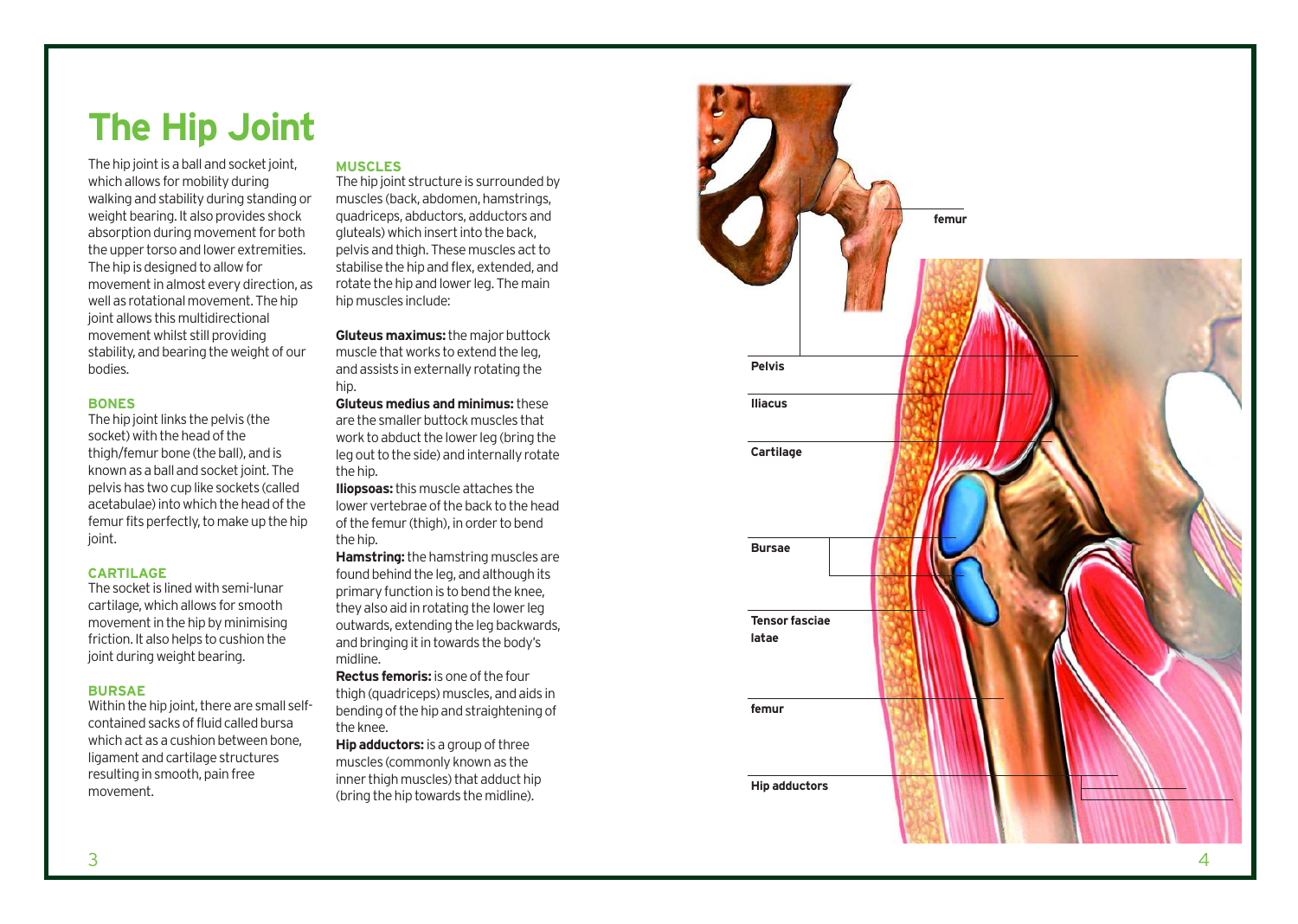Pain is a unique sensation to each individual, and can be influenced by a variety of physical, psychological and social factors. It is essential to understand why pain develops, if we are going to manage and treat it successfully. The body uses a series of events to feel pain, involving both physical reactions and emotional responses.

**Pain receptors:** Special nerve endings in our skin pick up any stimulation, such as heat or pressure. They send pain signals to the brain via the spinal cord.

**Brain: Pain impulses reach the** cerebral cortex (the thinking part of the brain), which assesses the location and severity of the pain.

**Autonomic Nervous System:** The brain also activates the autonomic nervous system, which affects breathing, blood flow and pulse rate, to begin the repair of the injury. It also sends messages to the limbic centre of the brain, which controls our emotions such as sadness and anger.

#### **TYPES OF PAIN**

**Acute Pain** is a sudden onset of pain that can range from mild to severe pain, and last anything from a couple of days to a few months. The pain will subside once the injury has healed. **Chronic Pain** occurs when nerves continue to send pain messages, even when healing has occurred and there is no continuing tissue damage. This pain continues due to a variety of

reasons, either the nerves have been damaged, or due to a disease (such as shingles, diabetes) or psychological factors.

### **UNDERSTANDING INFLAMMATION**

**Inflammation** (swelling) is the body's protective reaction to injury, irritation, or disease. After initial injury or infection, the body triggers chemicals from its white blood cells to protect the tissues against foreign substances. The increased blood flow causes redness and warmth in the area. Inflammation can often be painful due to compression or irritation of the nerve endings. An affected joint is therefore often swollen, tender, red, and warm, and sometimes involves joint stiffness.

Inflammation, although often painful and sometimes harmful, is in fact a crucial response to tissue damage. It kick starts tissue repair, whilst protecting the area from infection, and further injury. It is however, important to control inflammation in the injured area, in order to prevent increased tissue damage.

### **Understanding pain What causes hip pain?**

Pain is perceived within the hip joint when the nerve endings are stimulated by chemicals released from damaged tissues or structures. These nerve endings are present in bone, cartilage, ligaments, muscles, tendons and neural structures of the hip, therefore, you may feel pain within or around the hip resulting from trauma, or when performing an activity that you are not accustomed to, or haven't performed in a while. Hip pain could be as a result of one or more of the following factors:

### **OVERUSE & OVERLOAD**

Overuse of the joint can result in excessive friction and tension in the muscles, tendons or ligaments, which eventually leads to micro-tears within the tissues, and results in pain, swelling and inflammation. Doing an activity repetitively, such as bending, walking, jogging or ascending/descending stairs may instil or exacerbate pain.

### **BIOMECHANICAL & MUSCULAR IMBALANCES**

The hip is designed to work in perfect alignment with the pelvis, spine, knee and the foot. Should there be any muscles that are weak, ineffective, injured or inflexible in a certain area. there will be a disturbance in force distribution and as a result the body will compensate. In order to compensate, we change the way we move, favouring the stronger side, or adjust our ambulatory actions. This

results in increased pressures between joint surfaces, overuse of certain muscles and subsequent wear and tear. Changing our biomechanics may lead to irritation of the bursae situated within the hip, which causes inflammation and pain responses.

### **PREDISPOSING FACTORS**

Overweight or obesity can contribute to hip pain, as the hip plays an important weight bearing role in standing and walking, and more stress and strain is placed on the hip. A previous injury in the hip, lower back, knee or surrounding structures can lead to weakness, instability, or misalignment which affects the function of the joint. Chronic conditions such as rheumatoid or osteoarthritis, can all contribute to the optimal working function of the hip joint.

### **DAMAGE TO THE STRUCTURES**

When overload is placed on the hip during movement or activity, it can lead to damage of the internal structures. This is usually as a result of an accident or trauma. An injury such as this can result in tears to the soft tissues like the muscles, ligaments and tendons, or break or damage to hard structures like the bone, or cartilage.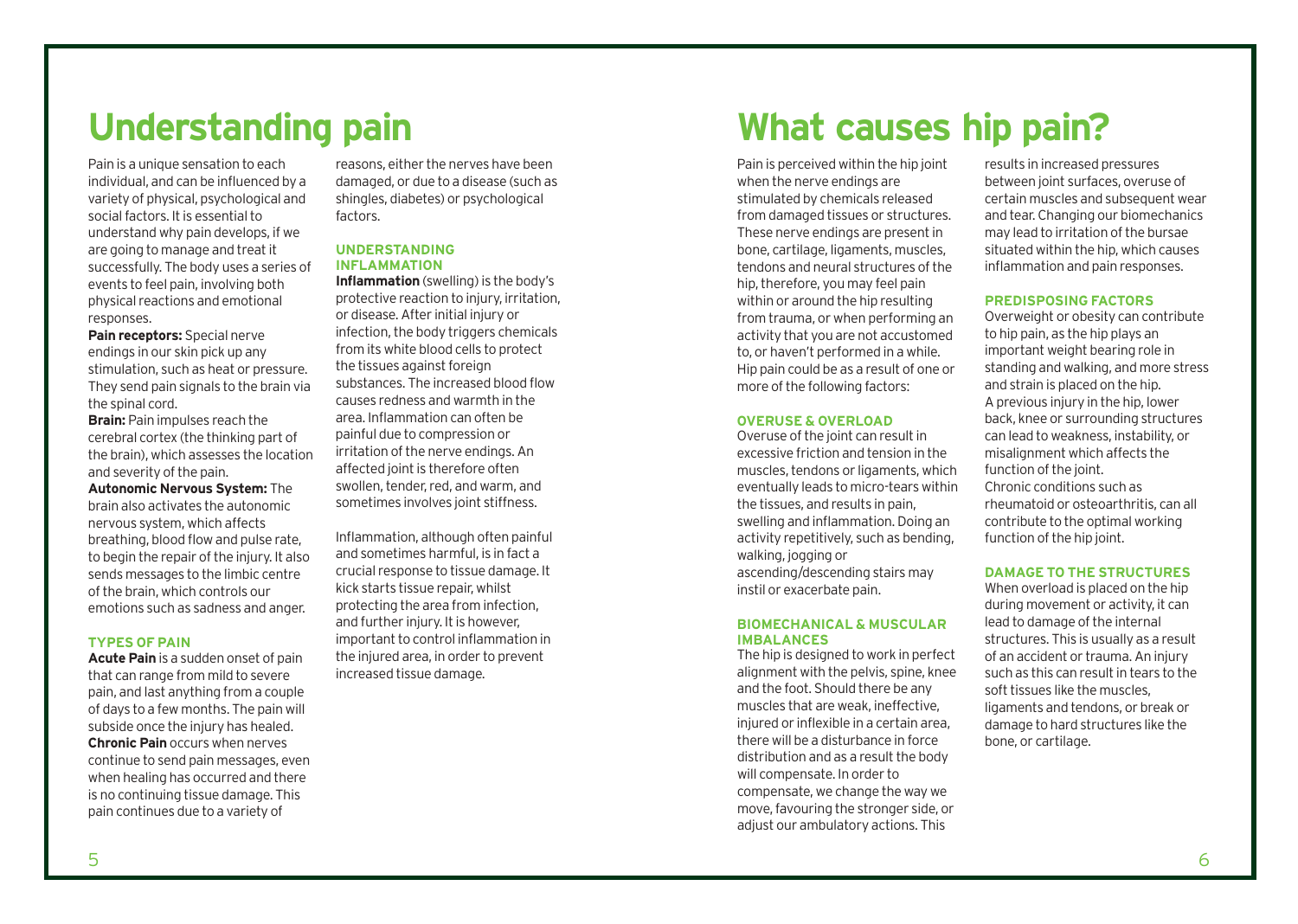### **Common hip problems**

### **BURSITIS**

Friction within the hip joint can lead to swelling and inflammation of the bursae, whose function it is to absorb the friction and allow for smooth movement. Friction often results from minor trauma, overuse injuries or repetitive movements. Trochanteric bursitis is inflammation of the bursa on the outside of the hip joint, and is a relatively common cause of hip pain. The ischial and iliopsoas bursae can also become inflamed. Bursitis is often found more in women or in the older population.

#### **TENDONOPOTHIES**

Tendonopothies originates from the overuse of a tendon, and results in small microtears within the tendon, causing swelling and pain in the region. In the hip joint, tendonopathy of the Iliotibial Band (ITB) is quite common. In athletes this can occur from too much training, whereas in sedentary or elder people it can occur from altered movement patterns.

### **HIP FRACTURE**

A fracture is relatively common in the older population, or those suffering from osteoporosis, as a result of a fall or accident. The trauma or fall may lead to a fracture in the femur, the pelvis, or both. Fast, effective rehabilitation following a broken hip is essential in regaining the ability to

walk and full function of the hip. A possible hip fracture needs immediate evaluation by your GP, and the nature and severity of the break can usually be confirmed with an X-ray. Stress fractures of the hip may be sustained as a result of high impact sports, such as long distance running. These fractures also need to be addressed by your GP or health professional.

### **MUSCLE STRAIN**

The hip muscles have to generate a lot of force in order to walk, run, or jump, and therefore overload (whether it be from trauma or just overuse) on the muscles, tendons or ligaments can lead to strains and sprains. The most common strains are found in the groin or hamstring muscles, and result in pain and inflammation within the soft tissue. These usually heal with a combination of time, rest and ice.

#### **OSTEOARTHRITIS**

Osteoarthritis (OA) is a degenerative condition where the joint cartilage gradually wears away, causing pain and swelling. It is common to have morning stiffness which eases when moving about. Feelings of locking, grinding or clicking within the joint may be experienced. It is also common to have initial signs of lower back or groin pain, with hip OA. In severe cases, OA may lead to a hip replacement being necessary.

### **What treatment can I receive?**

The treatment you will receive will depend upon the cause, nature and severity of your hip pain. Your GP or health professional will be able to diagnose your injury from the following information:

### **A history of the injury**

The type of injury and how it occurred gives vital information as to the site, and what structures may have been injured. If there has been no violent incident there may be some underlying cause for the injury such as osteoporosis, weak muscles or overuse of the area and it is important that the underlying cause is determined on examination.

### **Description of Symptoms**

The type and site of the pain, any swelling and other sensations such as clicking, grinding, locking, giving way, all provide clues of what is going on

within the joint.

### **X-rays**

**I**f your GP or health professional suspects a broken bone, or structural damage to the bones or cartilage, an X-ray may be done to confirm this.

### **MRI scan/Ultra sound scan**

MRI/US scans are done to confirm a diagnosis of a soft tissue injury (such as ligaments or muscles).

### **RICE**

In most cases hip pain can be treated with common conservative measures. The goal of treatment is to reduce pain by reducing the inflammation, and to return the hip to full function. If you have sustained a hip injury from a traumatic event, or if there is swelling present, the **RICE** principle should be followed initially following the accident or injury.

| <b>REST</b>        | Stop using the injured area. Allow your injured region to rest<br>from weight bearing, or any activity that brings on symptoms,<br>for approximately 24 hours after the injury. You can move the<br>area, but make sure that it is pain free to prevent any further<br>damage |
|--------------------|-------------------------------------------------------------------------------------------------------------------------------------------------------------------------------------------------------------------------------------------------------------------------------|
| <b>ICE</b>         | Ice the area every 2 hours for 15-20 minutes to decrease pain<br>and swelling for the first 48-72 hours                                                                                                                                                                       |
| <b>COMPRESSION</b> | Apply pressure to the area in the form of a stocking, tight sock,<br>brace, strapping or bandage to provide both support and<br>pressure to decrease any swelling                                                                                                             |
| <b>ELEVATION</b>   | Keep the injured area raised. Elevate the area ideally higher than<br>your heart, to reduce swelling and pain                                                                                                                                                                 |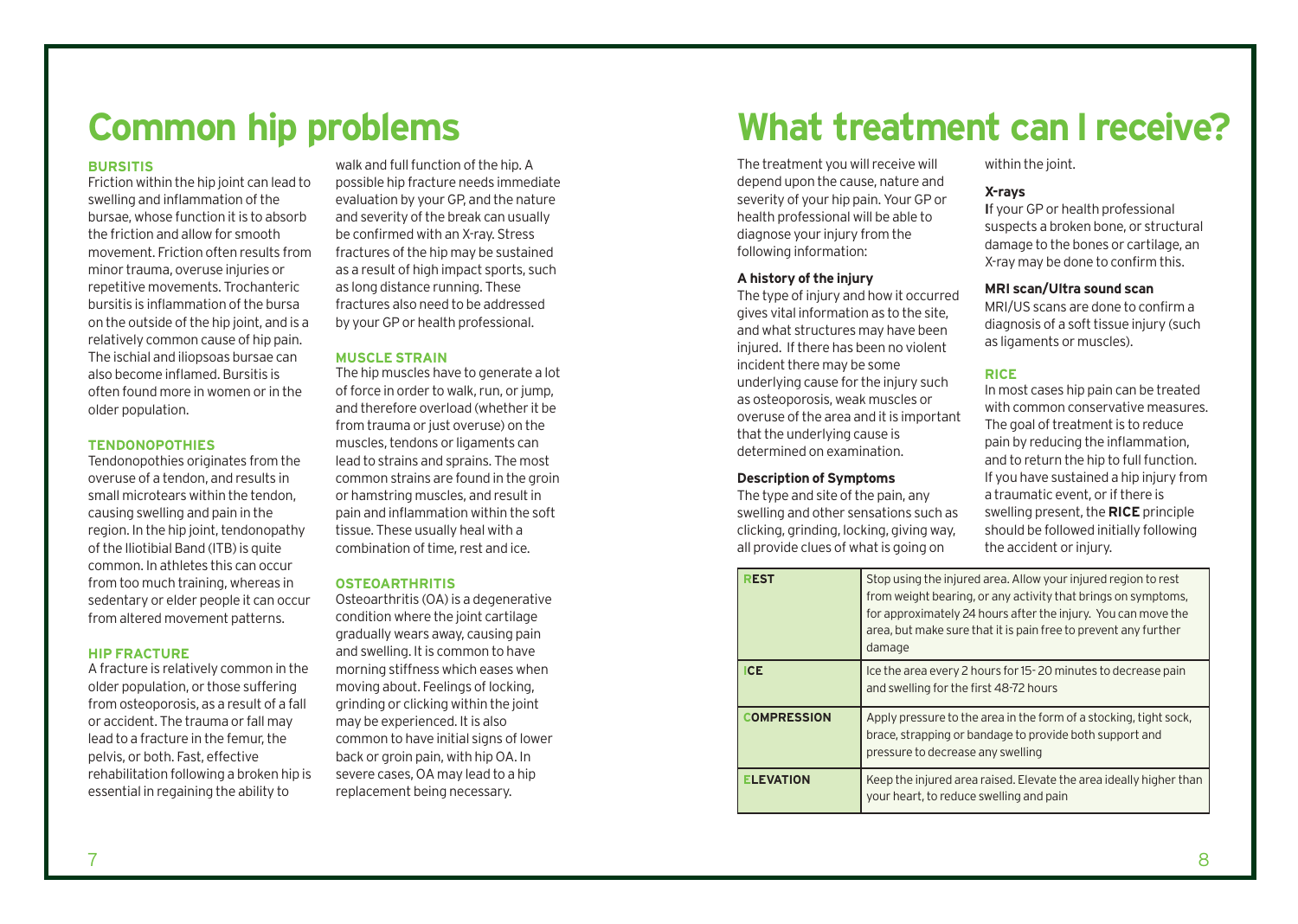Ice is an important aid in relieving pain and decreasing swelling by reducing the bleeding in the damaged tissue. It should be applied for 10-15 minutes every two hours (never apply ice directly to the skin) and is an essential part of the treatment, especially in the first 48hrs after an acute injury.

### **PRECAUTIONS WHEN USING ICE THERAPY**

 Ice treatment must be used carefully otherwise it may cause a skin burn.

● Never put an ice pack directly onto the skin, always use a damp towel or cloth to prevent an ice burn.

- Only apply an ice pack to areas of skin with normal sensation i.e. you must be able to feel hot and cold.
- Never put an ice pack over an open wound or graze.
- Do not apply an ice pack to an area with poor circulation.
- $\bullet$  Never leave an ice pack on the skin longer than the time stated in this advice sheet.

### **ANTI-INFLAMMATORY MEDICATION**

This can be taken to control inflammation. It is important to get advice from your pharmacist before starting a course of anti-inflammatory medicine.

### **PHYSIOTHERAPY**

This would include a full assessment and treatments such as soft tissue techniques, education and a full rehabilitation programme to ensure return to full function. They may also refer you to a podiatrist for a biomechanical assessment and advice regarding footwear.

### **EXERCISE**

As with most injures involving the muscles and joints, exercise forms an important part in maintaining function and strengthening the area to reduce long term pain and dysfunction and improve recovery time. It is important, however, that the correct type of exercise be done, and that all exercise are pain free.

### **What exercises can I do?**

It is important that you are aware that the exercise programme that is included in this pack is a general exercise programme to encourage the return of muscle strength and range of movement to the hip joint. It is advisable that you show this programme to your health professional, if you are seeing one, to ensure that the exercises in it will be effective in aiding the recovery of your specific injury, and to see whether you are performing these exercises in the correct manner.

When starting an exercise programme it is important that you start slowly, and ensure that you are able to do all exercises in a controlled, pain free, full range of movement before moving on to the next exercise phase. If you are not used to doing exercise, always start gradually, feeling only a slight exertion, and slowly progress as you get stronger. You may feel some discomfort while doing the exercises or afterwards, and this is completely normal, especially if the exercises are not familiar to you. Just be cautious not to exacerbate other existing symptoms.

Try to include aerobic exercises (exercise which gets your heart beating faster) such as cycling, swimming and walking, as long as it is pain free, as these are relatively easy on your joints.

If you experience an increase in your pain during any of the exercises, decrease the intensity of the exercises by:

- decreasing the number of sets
- decreasing the number of repetitions
- decreasing the range of movement
- decreasing the resistance

Do all exercises slowly and breathe normally. Progress gradually according to your own level of comfort. Stiffness or fatigue may result following the exercises, but should not last longer than 24 hrs, and your symptoms should not in any way be aggravated by the exercises.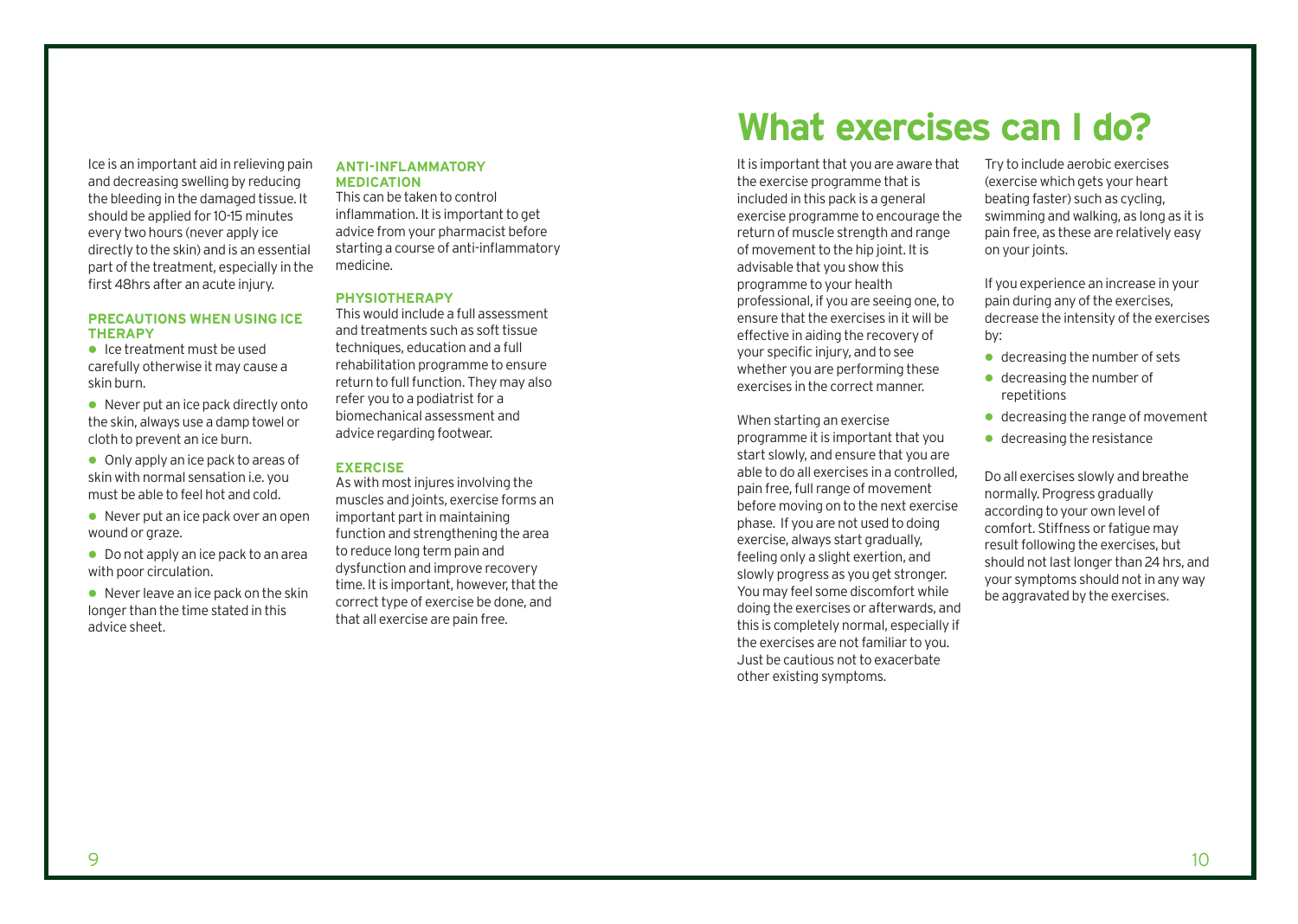### **Exercises** phase 1

### **STRETCHING**

- Hold each stretch for **30 seconds** and repeat **2-3 times** on each leg
- You should feel a pull in the muscle, which can be uncomfortable if the muscle is very tight, but it should not exacerbate your pain.
- Hold the stretch steady **Do not bounce**



### **HAMSTRING STRETCH**

Lying on your back, one leg straight and one knee bent. Raise the bent leg up towards your chest until your knee is in line with your hip. Now straighten the knee. You should feel a stretch at the back of your leg. You can use a towel if necessary to aid you in lifting your leg for the stretch.

### **QUADRICEPS STRETCH** Lying on your right side, your right



arm extended up to cushion your head, use your left hand to grasp your left ankle as you bend your left knee backwards. You should feel the stretch along the front of your thigh. Repeat this twice on your right before rolling over to stretch your left leg. It is important to keep the other leg bent at both the hip and the knee, so as not to hyperextend your back. A towel can be use to aid you in this stretch if you are unable to reach your ankle or bend your knee too far.



### **HIP FLEXORS**

Lying on a bed, with your affected leg hanging over the side. Raise your opposite knee to your chest and at the same time bend your affected knee towards your buttock.

### **SPINAL TWIST**



Lying down on your back, with your arms outstretched and your knees bent. Gently roll your legs over to one side while turning your head to the opposite side. Hold for 20-30 seconds and then roll over to the other side. If you cannot feel the stretch along your spine, bring your legs up closer to your body.



### **BUTTOCK STRETCH**

Lying on your back, rest your right ankle on your left knee. Using your hands lift your left leg into the air, bending the knee at 90°. Pull your left leg gently towards your body. You should feel a stretch in the upper back part of your right leg. If this stretch is too painful to do initially, le ave it and only try with phase 2 exercises. A towel can be used to aid you in this stretch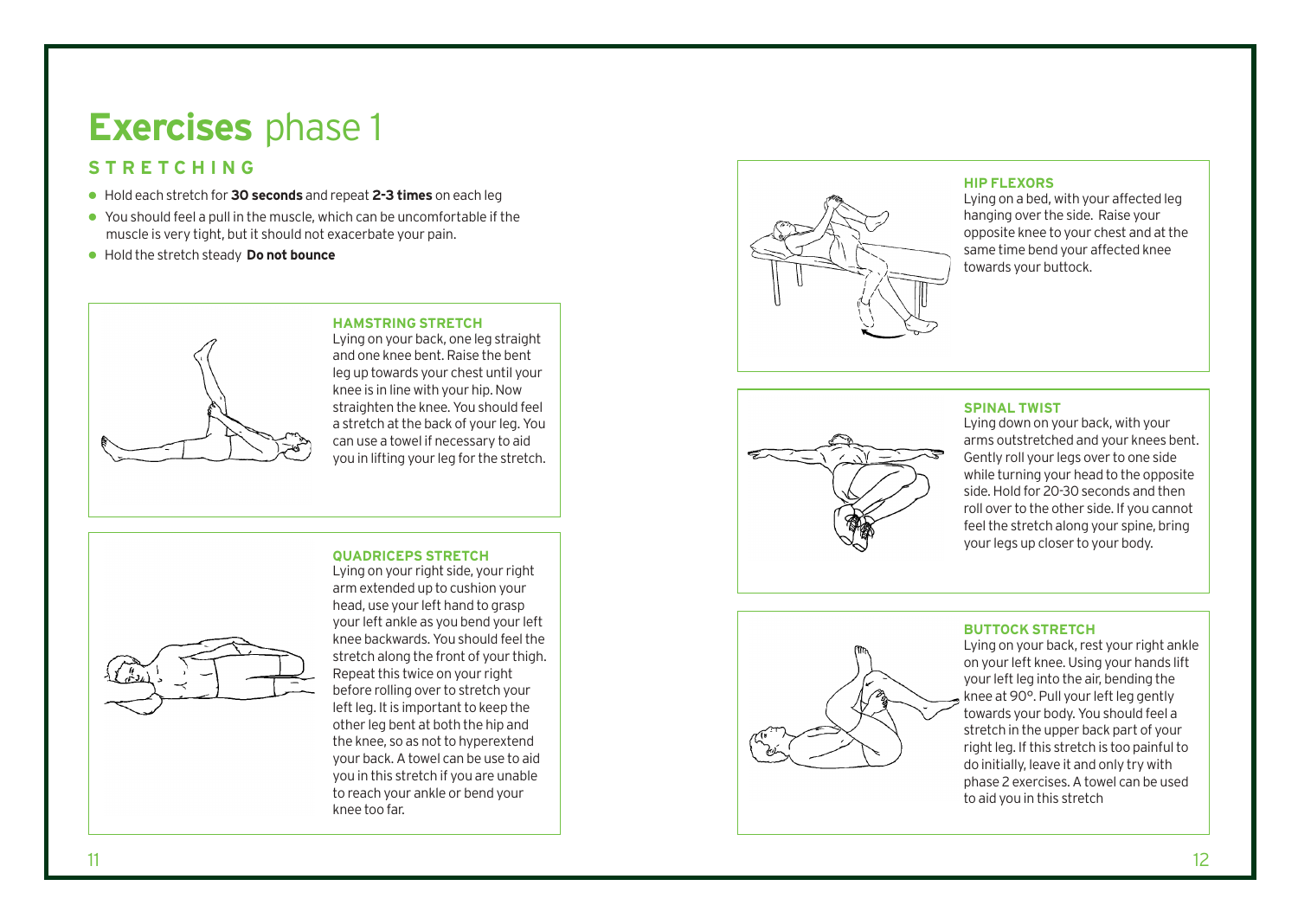### **Exercises** phase 1 (continued)

### **STRENGTHENING**

- Complete 2 sets of 10-15 repetitions on each leg.
- Always works in a pain free range of movement



### **BALL SQUEEZE**

Lying on your back, both knees bent, feet flat on the floor. Place a ball (or pillow) between your legs and squeeze. Hold for 30 seconds and repeat 10 times.

### **UNILATERAL ISOMETRIC HIP FLEXION**



Lying on your back with your knees bent, pelvis in a neutral position and belly button in towards your spine. Raise one leg to hip height towards your outstretched arm. Gently push out against your knee with your hand and in against your hand with your knee, i.e. your knee should stay in one position with the r esistance. Hold for 10 seconds and repeat 10 times on each side.

### **BRIDGING**



With your pelvis in neutral (hip bones facing towards the ceiling) and TA contracted (pull belly button to spine), slowly raise buttocks from floor, keeping your pelvis stable and body in a straight line. Hold for 10 seconds and repeat 10 times.



### **WALL SLIDES**

Stand leaning up against a wall, your feet a little away from the wall, shoulder width apart and knees parallel to each other. Keep your back against the wall throughout the movement. Slowly lower your body into a seated position (knees to 90°) and hold for 10 seconds. Perform 10 repetitions.

### **OYSTER EXERCISE**

Assume a side lying position with the knees bent and feet together. Keeping the feet together, lift the top knee up as high as possible without rolling your hips back wards i.e. hips should stay square, in line with your shoulders. Hold this position for 10 seconds and repeat 10 times. This exercise can be made more difficult by placing a theraband around your knees and pushing up against the band.



### **STORK STANDS**

Balance on one leg for 30 seconds then repeat with the other leg. Repeat this exercise with your eyes closed. Repeat the original exercise (with eyes open) 10 times on each side (i. e. for a total of 5 min per leg). Progress to standing on an unsteady surface, e.g. a cushion or a narrow piece of wood, starting with standing on both feet (Stand for a total of 5 min). If you have access to a wobble/balance board use that instead.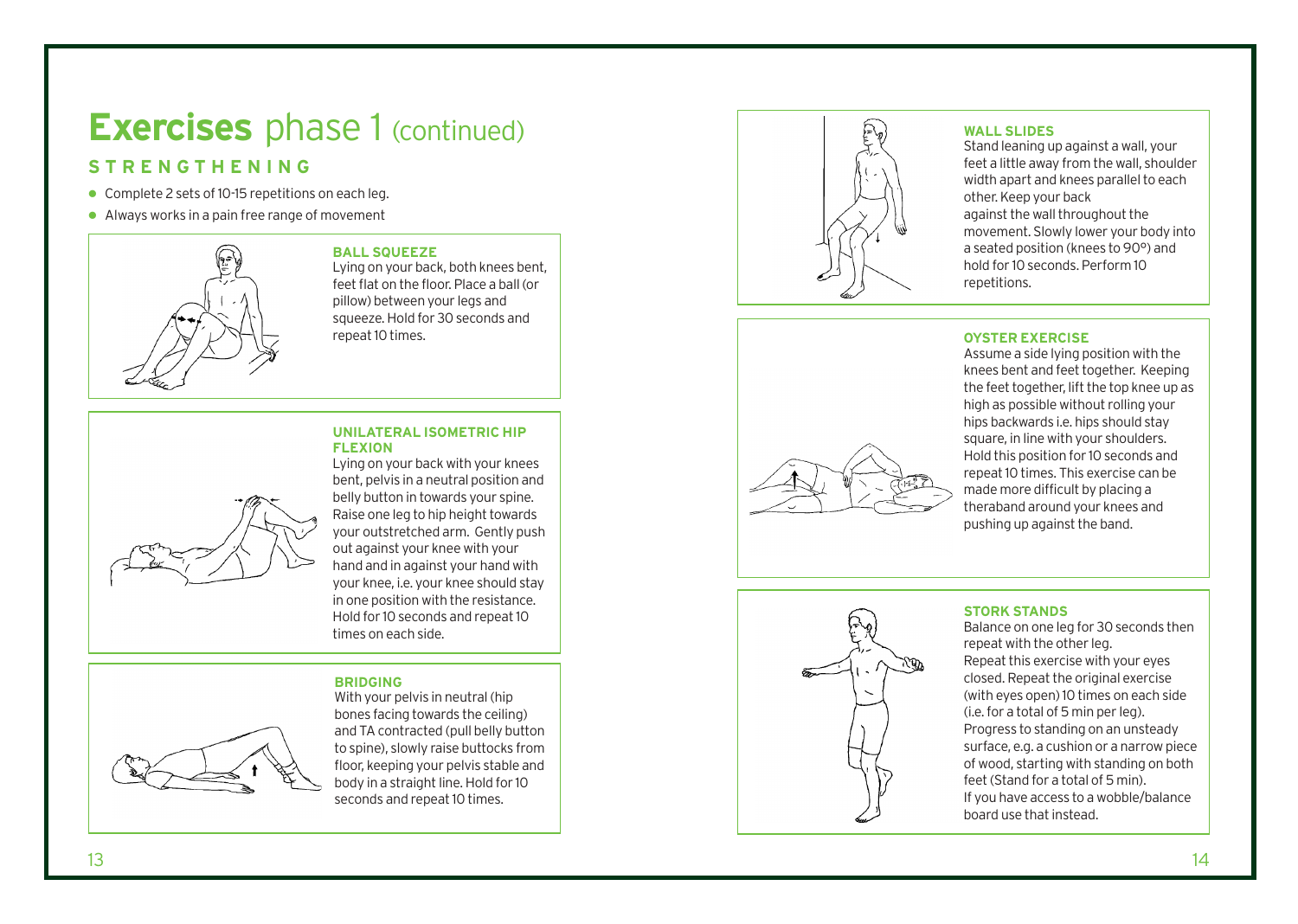### **Exercises** phase 2

Phase 2 exercises can be started when you are able to do all the Stretching and Strengthening exercises in Phase1 with no adverse effects and good control. Continue to

work in a pain free range of motion, and continue to do the stretching exercises of phase 1 with each exercise session.

### **STRENGTHENING**

- Maintain good control and form throughout these exercise i.e. in both directions of movement
- Continue to do 2 sets of 10-15 repetitions of the exercises. You can progress the exercises by doing more sets or more repetitions, should you feel you are getting stronger



#### **BUTTOCK STRENGTHENING EXERCISE**

Lying on your stomach with one knee bent and the other straight. Place a towel under your forehead to support your neck. Now raise the heel of the bent knee t owards the ceiling and hold for 10 seconds. Make sure you feel this in your buttocks and not your lower back

### **PRONE STRAIGHT LEG RAISE**



Lie on your stomach, keep both knees straight and bring your arms up to support your head (you can also use a t o wel). Keeping your leg straight raise it up towards the ceiling, be careful to avoid arching your lower back. You should feel this in your but tocks not your lower back. Repeat 2 sets of 10-15 repetitions on each leg.



### **KNEE BEND**

Lying on your stomach with your legs straight and a towel under your forehead for support. Now bend your knee bringing your foot towards your buttock, and return to the floor.



**SIDE-LYING HIP ADDUCTION** Lying on side, tighten your thigh muscle. Bend the top leg over the bottom one, and keep the bottom leg straight. Now raise the bottom leg 8-10 inches away from the floor. Repeat 5 sets of 10 repetitions.





### **STEP UPS**

Stand on one leg on a step, facing up the stairs. Slowly lower yourself by bending your knee, keeping weight more on the heel than your toes but keeping your foot flat. Return to the start position without pushing off with the opposite leg. Be aware that your knee and foot do not roll inwards. Repeat on the opposite leg.

### **S TATIC LUNGE**

Place one foot in front of the other. Bend both knees together until you have a 90° bend in both. Ensure that your front knee does not go over your front foot when bending to 90°. Return to the start position. Perform 10 reps each leg. Progress to stepping lunges (i.e. start with feet together and step into a lunge position) once you are pain free with the above. Make sure knees are at a 90° angle and then return to the start position.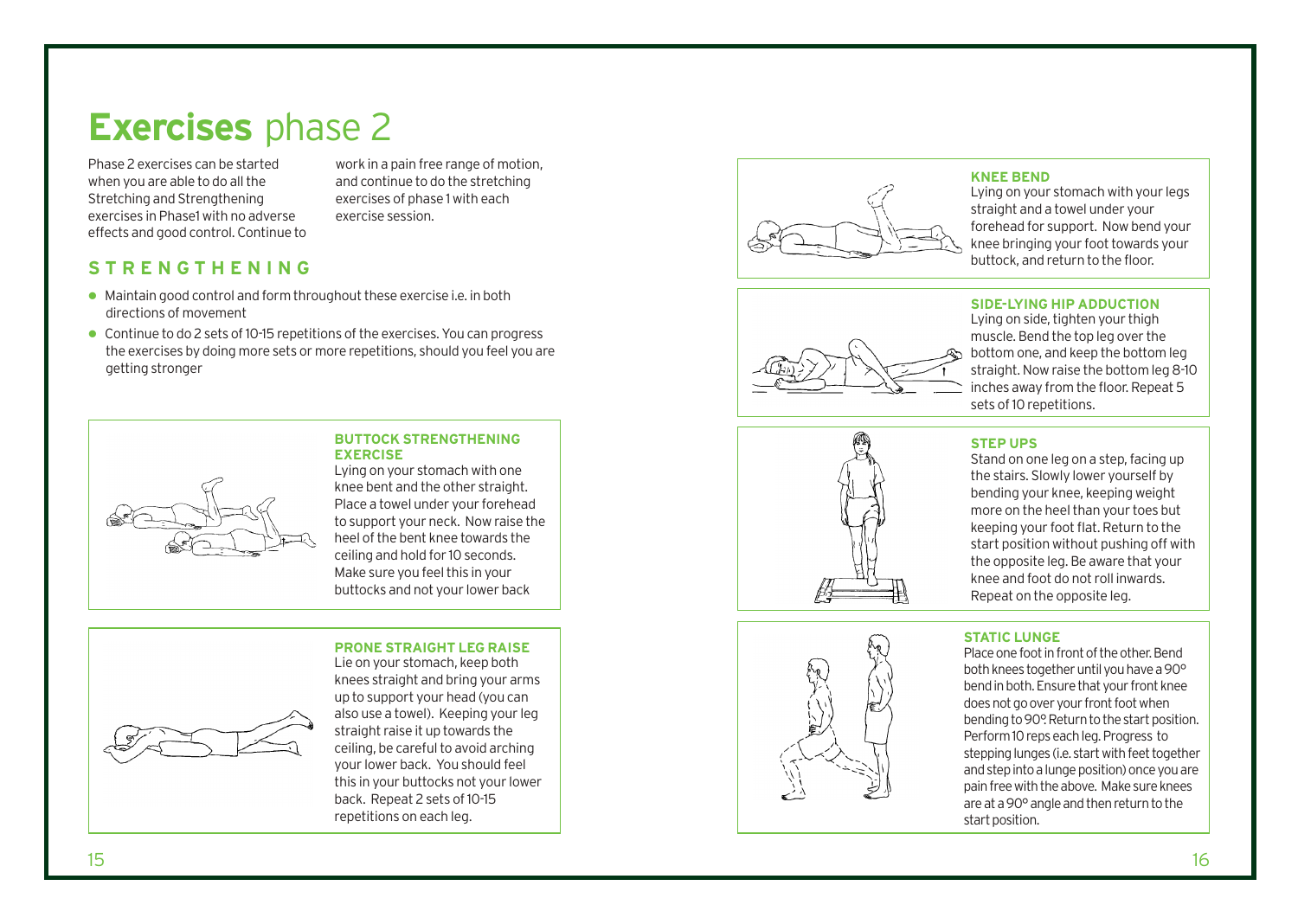### **Exercises** phase 3

- **Progress to Phase 3 exercises once you are able to complete both Phase 1 and** Phase 2 without pain or aggravation of symptoms.
- $\bullet$  Make sure that you have the balance and stability to safely perform these exercises



**DYNAMIC SQUAT** Stand with feet shoulder width

apart. Slowly raise arms to shoulder height, and bend into a low squat (as if you are about to sit back in chair). Make sure that you can see your toes throughout the movement, in other words, your knees should not go over your toes. If you feel comfortable and stable, squat slowly downwards until your hips are in line with your knees, or as far as you feel comfortable.

### **FIRE HYDRANT**



Assume an all fours position, with your hands directly under your shoulders, and knees directly under the hips. Keep the hips level, and lift one leg, keeping it bent, until the knee is in line with the hip. Do this slowly and controlled to avoid losing balance, or swaying the hips.



### **MULTIDIRECTIONAL LUNGE**

With a small weight in your hand, repeat the static lunge exercise from Phase 2, but vary this by stepping out in different directions. The lunge should be done slowly, and resume the start position in a controlled manner.



### **BALL BRIDGE**

Repeat the Bridging exercise from Phase 1, varying this exercise by placing your feet on a gym ball. Make sure that the ball doesn't move, and you remain stable throughout the exercise.